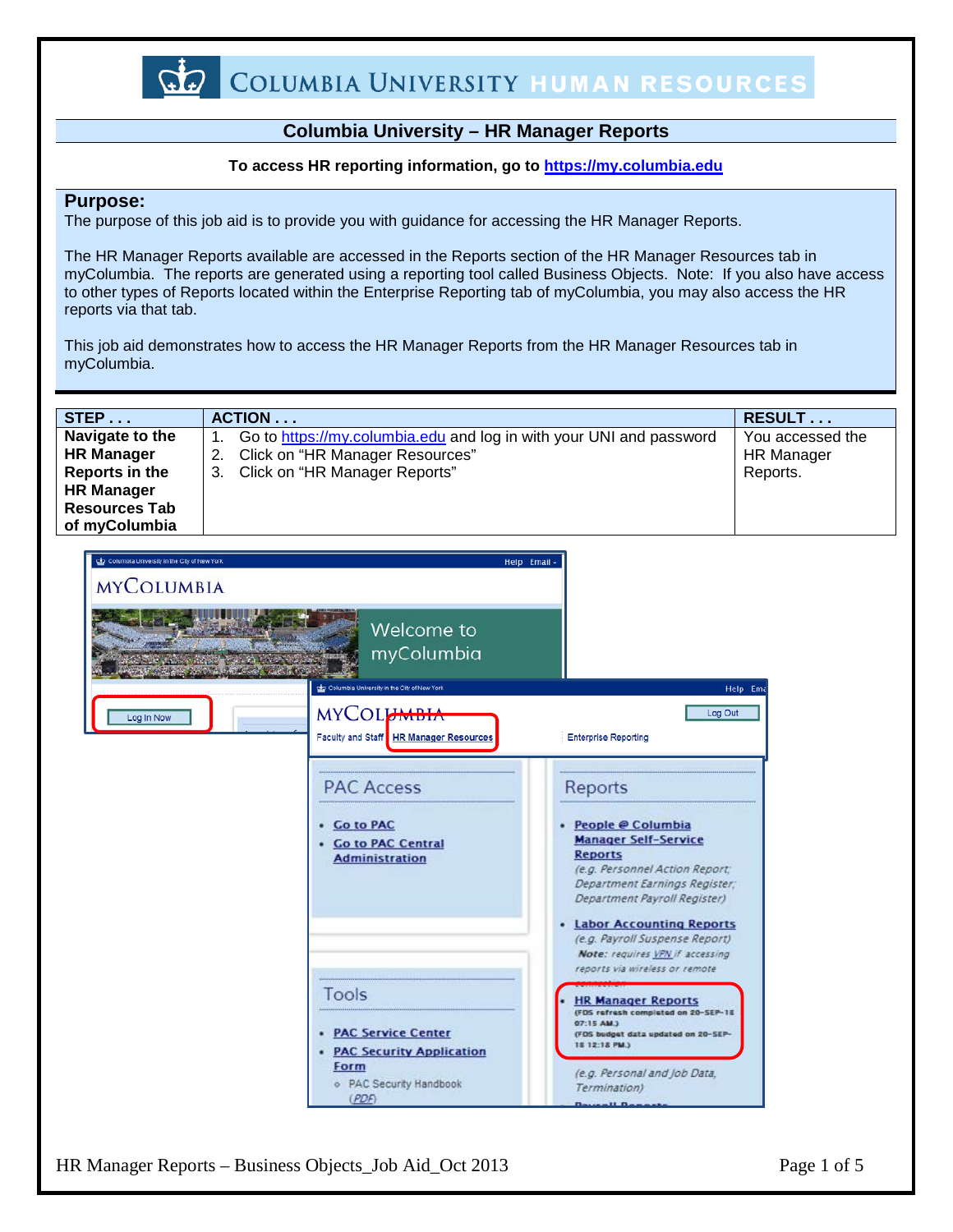

## COLUMBIA UNIVERSITY HUMAN RESOURCES

| STEP                            | ACTION                                                                                                                                                             | RESULT               |
|---------------------------------|--------------------------------------------------------------------------------------------------------------------------------------------------------------------|----------------------|
| <b>Select Report to</b><br>View | Double-click on the name of the report that you want to run<br>4.<br>There are two types of reports, those that require parameters and<br>5.<br>those that do not: | The report displays. |
|                                 | <b>Report Access without Parameters</b><br>Once the selected report opens it will display the information and no<br>parameters are necessary.                      |                      |
|                                 | <b>Report Access with Parameters</b><br>Some reports require additional parameters. Follow the prompts to fill in<br>the required information to run the report.   |                      |

| <b>BUSINESSOBJECTS INFOVIEW</b>                                                 |   |                                                               |                 |                         |               | <b>Business</b><br>an S/               |
|---------------------------------------------------------------------------------|---|---------------------------------------------------------------|-----------------|-------------------------|---------------|----------------------------------------|
| Fe Home   Document List   Open -   Send To -   Dashboards -                     |   |                                                               |                 |                         |               | Help Preferences About                 |
| <b>B</b> $\frac{1}{20}$ New - Add - Organize - Actions -                        |   |                                                               |                 | Search title v          | ₽             | of 1<br>$\leftarrow$ 1<br>$\mathbb{N}$ |
| lė<br>All                                                                       |   | Title $-$                                                     | <b>Last Run</b> | $\P$ Type               | Owner         | <b>Instances</b>                       |
| My Favorites<br>$\frac{1}{2}$ Inbox                                             | W | Downloading files into Excel                                  |                 | Microsoft Word          | Administrator |                                        |
| Public Folders<br><b>Business Objects Mar</b>                                   | ٠ | Active Positions and Incumbents Report                        |                 | Web Intelligence Report | Administrator | $\bf{0}$                               |
| <b>B</b> Business Objects Rep<br>$\blacksquare$ DARTS<br><b>B</b> <sub>HR</sub> |   | <b>Active Positions Report</b>                                |                 | Web Intelligence Report | Administrator | 0                                      |
|                                                                                 | ۵ | Casual Earnings - Prior July 2012 Only                        |                 | Web Intelligence Report | Administrator | 0                                      |
|                                                                                 | ۰ | Employee Personal and Job Data Report -<br>by Bargaining Unit |                 | Web Intelligence Report | Administrator | 0                                      |



If the reports do not automatically display upon clicking the HR Manager Reports link, click the plus sign next to the 'Public Folders' link to expand the report types (available to you per your access) and then click the folder for the suite of reports you would like to see. Once a report area is selected, e.g. HR, the listing of available reports displays under the Title column.

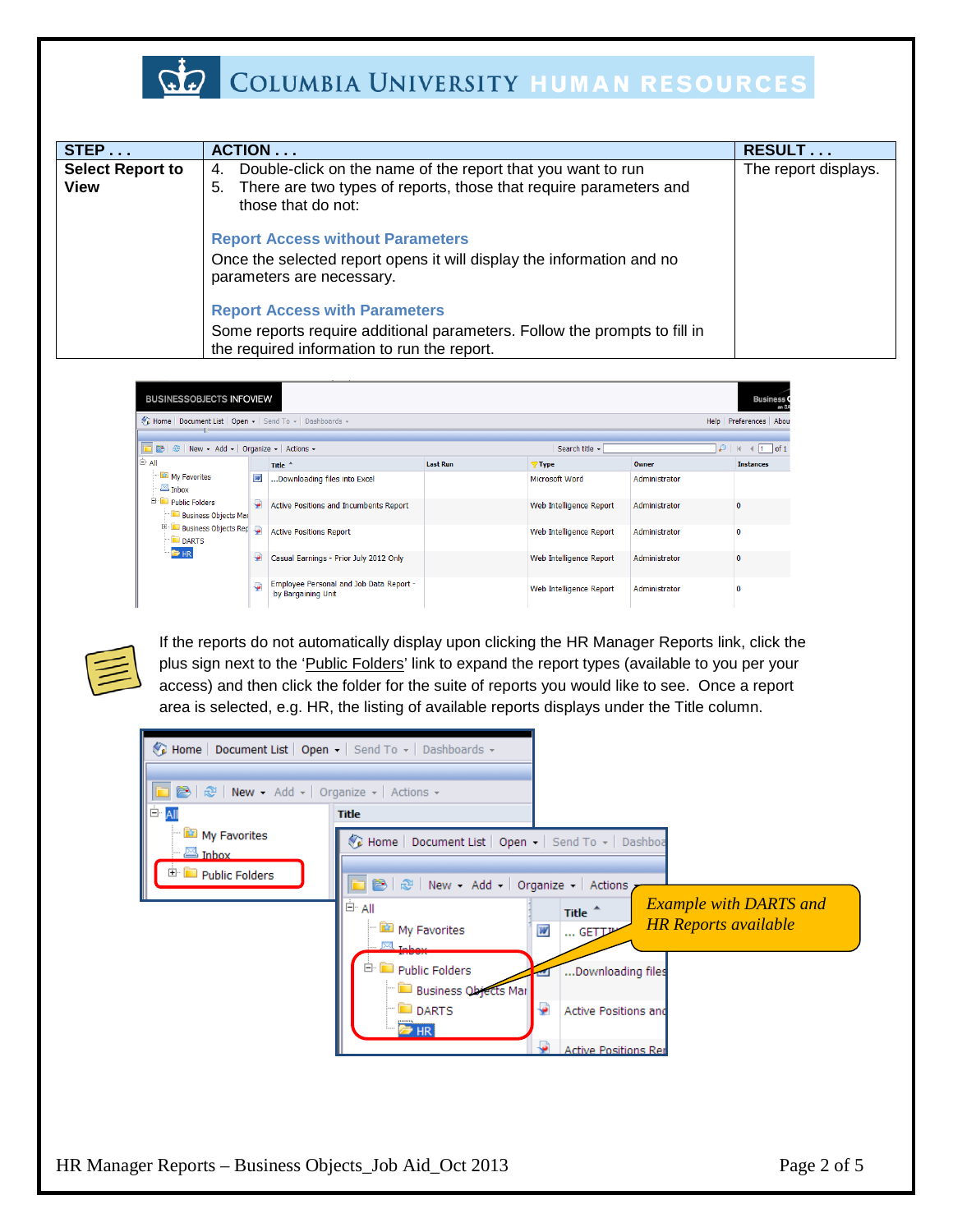

# COLUMBIA UNIVERSITY HUMAN RESOURCES

| STEP               | ACTION                                                                                                                                                                                      | <b>RESULT</b>                                      |
|--------------------|---------------------------------------------------------------------------------------------------------------------------------------------------------------------------------------------|----------------------------------------------------|
| <b>Save Report</b> | Once report has run, click on the "Document" drop down menu<br>6.<br>Select format in which you want to save the report. Options include<br>Excel, PDF and if desired comma delimited (CSV) | You saved the<br>report to your local<br>computer. |

| Web Intelligence - Casual Earnings                                                                                                                                                                                                                                                                           |                    |
|--------------------------------------------------------------------------------------------------------------------------------------------------------------------------------------------------------------------------------------------------------------------------------------------------------------|--------------------|
| • Document - View - $\frac{1}{2}$ $\frac{3}{10}$ $\frac{3}{2}$ $\frac{1}{2}$ $\frac{3}{2}$ $\frac{1}{2}$ $\frac{1}{2}$ $\frac{1}{2}$ $\frac{1}{2}$ $\frac{1}{2}$ $\frac{1}{2}$ $\frac{1}{2}$ $\frac{1}{2}$ $\frac{1}{2}$ $\frac{1}{2}$ $\frac{1}{2}$ $\frac{1}{2}$ $\frac{1}{2}$ $\frac{1}{2}$ $\frac{1}{2}$ |                    |
| Close                                                                                                                                                                                                                                                                                                        |                    |
| Save as                                                                                                                                                                                                                                                                                                      |                    |
| Save to my computer as                                                                                                                                                                                                                                                                                       | Excel              |
| Save report to my computer as                                                                                                                                                                                                                                                                                | <b>PDF</b>         |
|                                                                                                                                                                                                                                                                                                              | <b>CSV</b>         |
|                                                                                                                                                                                                                                                                                                              | CSV (with options) |

| STEP                | ACTION                                                                                                               | RESULT                                 |
|---------------------|----------------------------------------------------------------------------------------------------------------------|----------------------------------------|
| <b>Print Report</b> | Click on the Printer icon to download a PDF version of the report for<br>-8.<br>printing.                            | The selected report<br>will print out. |
|                     | Note: if you export the report into another format such as Excel, you may<br>also print the report from that format. |                                        |

| Web Intelligence - Casual Earnings        |                            |                                  |
|-------------------------------------------|----------------------------|----------------------------------|
| $\rightarrow$ Document $\rightarrow$ View |                            | <b>Click the Printer icon to</b> |
| Navigation Map                            | Export to PDF for printing | <i>print a report</i>            |
|                                           |                            |                                  |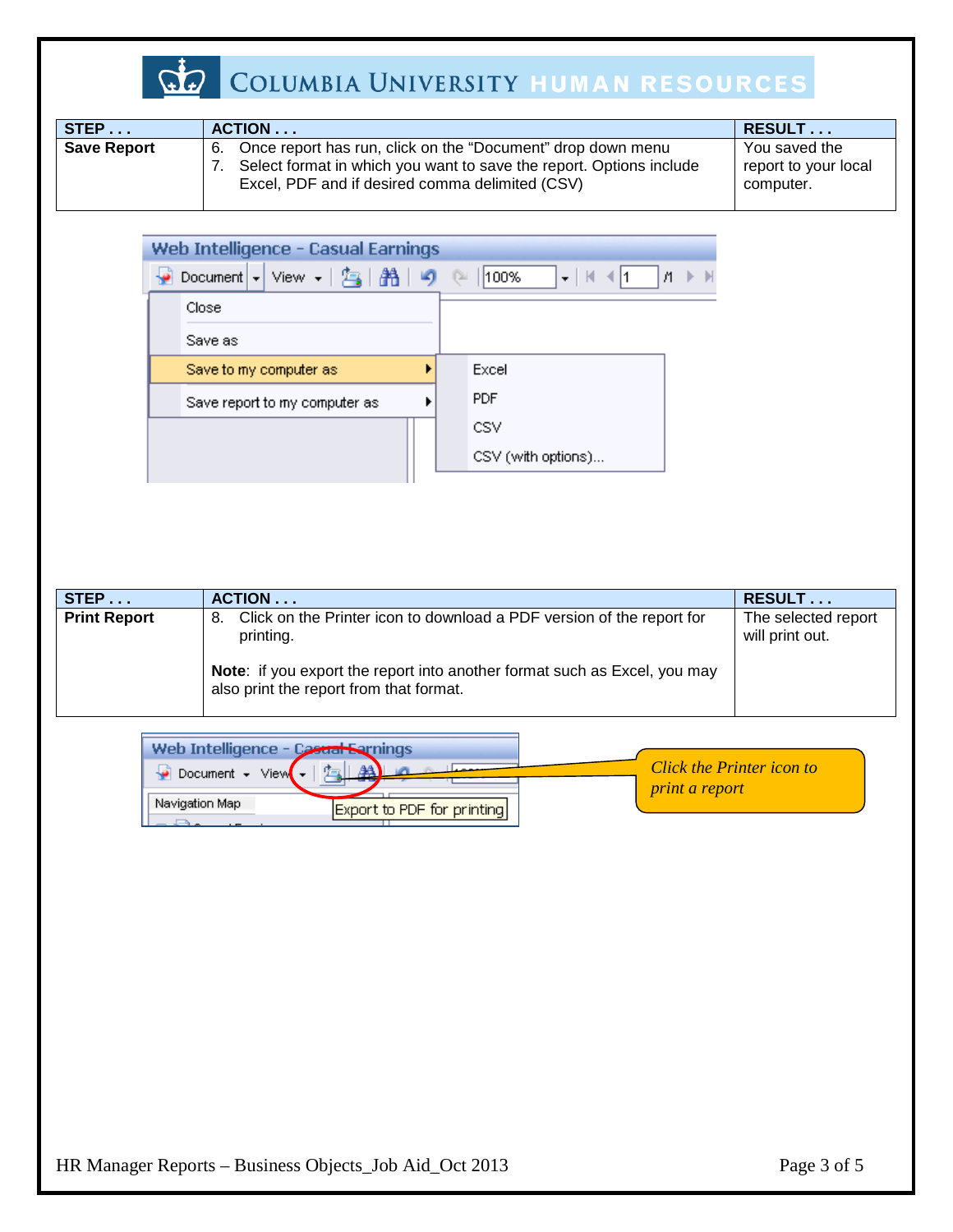

| <b>Example</b>               |                                                                                                                                                                                                                                                                                                                                                                                                                                                          |                        |  |
|------------------------------|----------------------------------------------------------------------------------------------------------------------------------------------------------------------------------------------------------------------------------------------------------------------------------------------------------------------------------------------------------------------------------------------------------------------------------------------------------|------------------------|--|
| Example:<br>running a report | The Employee Personal and Job Data Report - by Job Function is one of the reports that require<br>additional information from the user before the report can be run. Once opened, the report will                                                                                                                                                                                                                                                        |                        |  |
| with parameters              | display the following:                                                                                                                                                                                                                                                                                                                                                                                                                                   |                        |  |
|                              | The number of prompts depends on the report; the <i>Employee Personal and Job Data Report - by</i><br>Job Function requires 5 prompts. Click on each value to select and then click on the "Run Query"<br>button on the bottom of the screen.                                                                                                                                                                                                            |                        |  |
|                              | Admin Department Number (Start): 0000000                                                                                                                                                                                                                                                                                                                                                                                                                 | Default Value: 0000000 |  |
|                              | Admin Department Number (End): 9999999                                                                                                                                                                                                                                                                                                                                                                                                                   | Default Value: 9999999 |  |
|                              | Job Function (or use % for ALL):                                                                                                                                                                                                                                                                                                                                                                                                                         |                        |  |
|                              | Employee Status (A, P or L):                                                                                                                                                                                                                                                                                                                                                                                                                             |                        |  |
|                              | Select Term (YYYYT, T(1=Spring(Jan 1-May 15; 2=Summer(May<br>16-Sept 15; 3-Fall(Sept 16-Dec 31)]):                                                                                                                                                                                                                                                                                                                                                       |                        |  |
|                              | <b>Admin Department Range (Start &amp; End):</b><br>Each user has a listing of his\her Admin Department(s) that are available. Although the range is<br>greater only those departments that you have access to will be displayed.                                                                                                                                                                                                                        |                        |  |
|                              | Click on the "Admin Department Number (Start)" and "Admin Department Number (End)" lines on<br>the top of the screen. After clicking each line, enter the seven-digit department number in the text<br>box in the middle of the screen.                                                                                                                                                                                                                  |                        |  |
|                              | If you use the Default settings (0000000) and (9999999) you will get all your departments and<br>associated information.                                                                                                                                                                                                                                                                                                                                 |                        |  |
|                              | If you choose to limit the department list you can do so by clicking the Refresh Values options<br>within the sub-window then double-clicking on the desired Department value.                                                                                                                                                                                                                                                                           |                        |  |
|                              | <b>Job Function:</b><br>Click on the "Job Function" line on the top of the screen. After clicking this line, click the Refresh<br>Values options within the sub-window then click on the desired Job Function (01, 11, 21, 31, 41,<br>51, or 61) in the middle of the screen. Then click the right facing arrow to make the selection. Or<br>you can double-click on the desired value and it will be added. Use the "%" to select all job<br>functions. |                        |  |
|                              | <b>Employee Status:</b><br>Click on the "Employee Status" line on the top of the screen. After clicking this line, the three<br>employee statuses, $A =$ Active; $P =$ Part Time; $L =$ Leave of Absence, display in the middle of the<br>screen and are selected. To remove one of the statuses, click the status letter in the middle right<br>hand side box and then click the left facing arrow to remove the selection.                             |                        |  |
|                              |                                                                                                                                                                                                                                                                                                                                                                                                                                                          |                        |  |